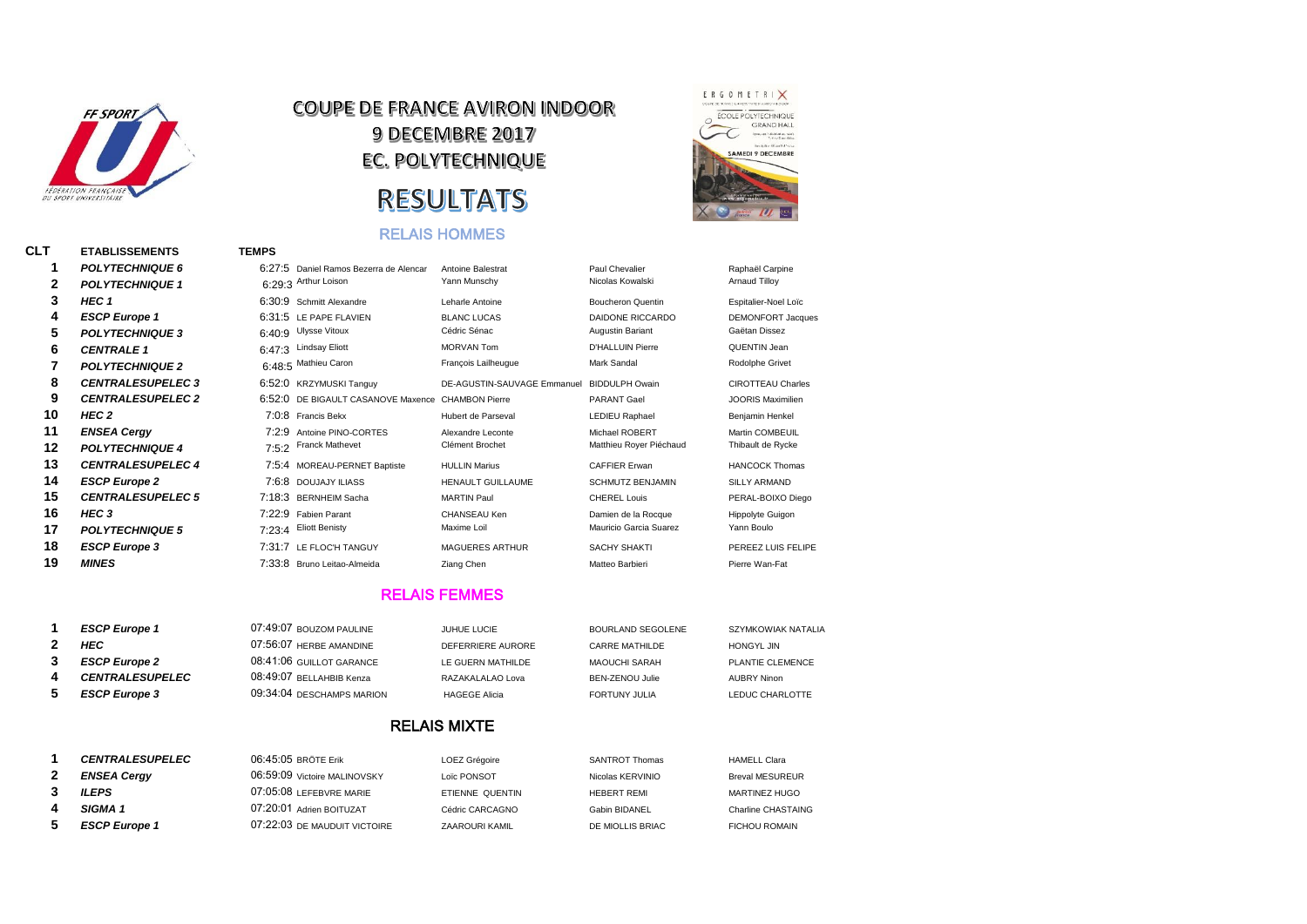|   | <b>ESCP Europe 2</b> | 07:29:02 HAGEGE ALICIA       | <b>GUNDEL PHILIPP</b>  | RACAUD THOMAS        | WINKLER DAVID      |
|---|----------------------|------------------------------|------------------------|----------------------|--------------------|
|   | <b>SIGMA 2</b>       | 07:31:04 Ines FORREST        | <b>GRENIER Louison</b> | Jérémie COHEN-SALMON | Violaine ROTH      |
|   | <b>ESCP Europe 3</b> | 07:48:08 CONSERVANI GABRIELA | <b>BAROIS DAMIEN</b>   | PEREZ PIERRE LOUIS   | REGAZZONI EMMANUEL |
| 9 | <b>SC PO Reims</b>   | 08:47:08 LINKOWSKI Anne      | <b>BRETEL Giacomo</b>  | DAI Minyi            | ULANDER Heikki     |

# DOUBLE FEMININ

| <b>ECAM</b>          | 03:52.3 Agathe DRUHON  | Héloïse d'ALMEIDA |
|----------------------|------------------------|-------------------|
| <b>POLYTECHNIQUE</b> | 04:06.5 Solène LAURENT | Agathe BOUTAUD    |

# DOUBLE HOMMES

| 1            | <b>UTC</b>                         | 02:59:05 BRISSON Liam        | <b>BRISSON Marc</b>   |
|--------------|------------------------------------|------------------------------|-----------------------|
| $\mathbf{2}$ | <b>SIGMA</b>                       | 03:18:03 GRENIER Louison     | Bérenger VICAINE      |
| $\mathbf{3}$ | <b>ENSMA Poitiers</b>              | 03:22:20 Monti Alexis        | <b>DESMET Quentin</b> |
| 4            | <b>EDHEC Lille</b>                 | 03:22:05 MOTTAIS Tanguy      | <b>DELEAU Paul</b>    |
| 5.           | <b>Burgundy School of Business</b> | 03:43:02 BAROU Jean-Baptiste | <b>CHOBERT Paul</b>   |
| 6            | <b>MINES</b>                       | 03:52:04 Adrien Binet        | Pierre Wan-Fat        |

### QUATRE HOMMES

|              | HEC                      | 03:13:05 Alexandre Schmitt   | Quentin Boucheron       | Espitalie-Noel Loïc                        | Antoine Leharle             |
|--------------|--------------------------|------------------------------|-------------------------|--------------------------------------------|-----------------------------|
| $\mathbf{2}$ | <b>ILEPS</b>             | 03:14:06 SILVESTRE RICHARD   | ETIENNE QUENTIN         | <b>HEBERT REMI</b>                         | MARTINEZ HUGO               |
| 3            | <b>ESSEC Cergy</b>       | 03:19:06 VINCENT Nicolas     | <b>DEVILLERS Simon</b>  | HANNESSE François-Xavier CHEVALLIER Arthur |                             |
| 4            | <b>CENTRALESUPELEC1</b>  | 03:28:06 KRZYMUSKI Tanguy    | <b>HANCOCK Thomas</b>   | JOORIS Maximilien                          | DE-BIGAULT-CASANOVE Maxence |
| 5.           | <b>ENSEA Cergy</b>       | 03:30.0 Victoire MALINOVSKY  | Loïc PONSOT             | Nicolas KERVINIO                           | <b>Breval MESUREUR</b>      |
| 6            | <b>MINES</b>             | 03:32:07 Philippe Pinel      | Bruno Almeida           | Matteo Barbieri                            | Ziang Chen                  |
|              | <b>CENTRALESUPELEC 2</b> | 03:37:03 PARANT Gaël         | <b>BERNHEIM Sacha</b>   | <b>CAFFIER Erwan</b>                       | <b>HULLIN Marius</b>        |
| 8            | <b>CENTRALESUPELEC 3</b> | $03:38:00$ LEROY Maxime      | <b>KUNSCH Guillaume</b> | CHEREL Louis                               | FATTALI Moaad               |
| 9            | <b>ENSEA Cergy</b>       | 03:38:05 Antoine PINO-CORTES | Alexandre Leconte       | Michael TARBOIS                            | Martin COMBEUIL             |
| 10           | <b>ESCP Europe</b>       | 03:38:09 BAROIS DAMIEN       | <b>MAGUERES ARTHUR</b>  | PEREZ PIERRE LOUIS                         | <b>REGAZZONI EMMANUEL</b>   |
|              |                          |                              |                         |                                            |                             |

# QUATRE FEMMES

| <b>ESSEC</b>         | 03:51.6 ROUZAUD Lorraine    | PORTE Romane         | <b>BORGHINI Caterina</b> | <b>AUDY Camille</b>   |
|----------------------|-----------------------------|----------------------|--------------------------|-----------------------|
| <b>ESCP Europe 1</b> | 03:52.0 BOURLAND SEGOLENE   | SZYMKOWIAK NATALIA   | <b>JUHUE LUCIE</b>       | <b>BOUZOM PAULINE</b> |
| <b>ESCP Europe 2</b> | 04:12.9 DE MAUDUIT VICTOIRE | <b>HAGEGE ALICIA</b> | LE GUERN MATHILDE        | PLANTIE CLEMENCE      |
|                      |                             |                      |                          |                       |

# QUATRE MIXTE

| HEG   |
|-------|
| 85C 7 |

*HEC 1* 03:39.4 Francis Bekx Benjamin Henkel Amandine Herbe Aurore Defferriere

*HEC 2* 03:48.1 Mathilde Carré Hubert de Parseval Hongyi Jin Fabien Parant